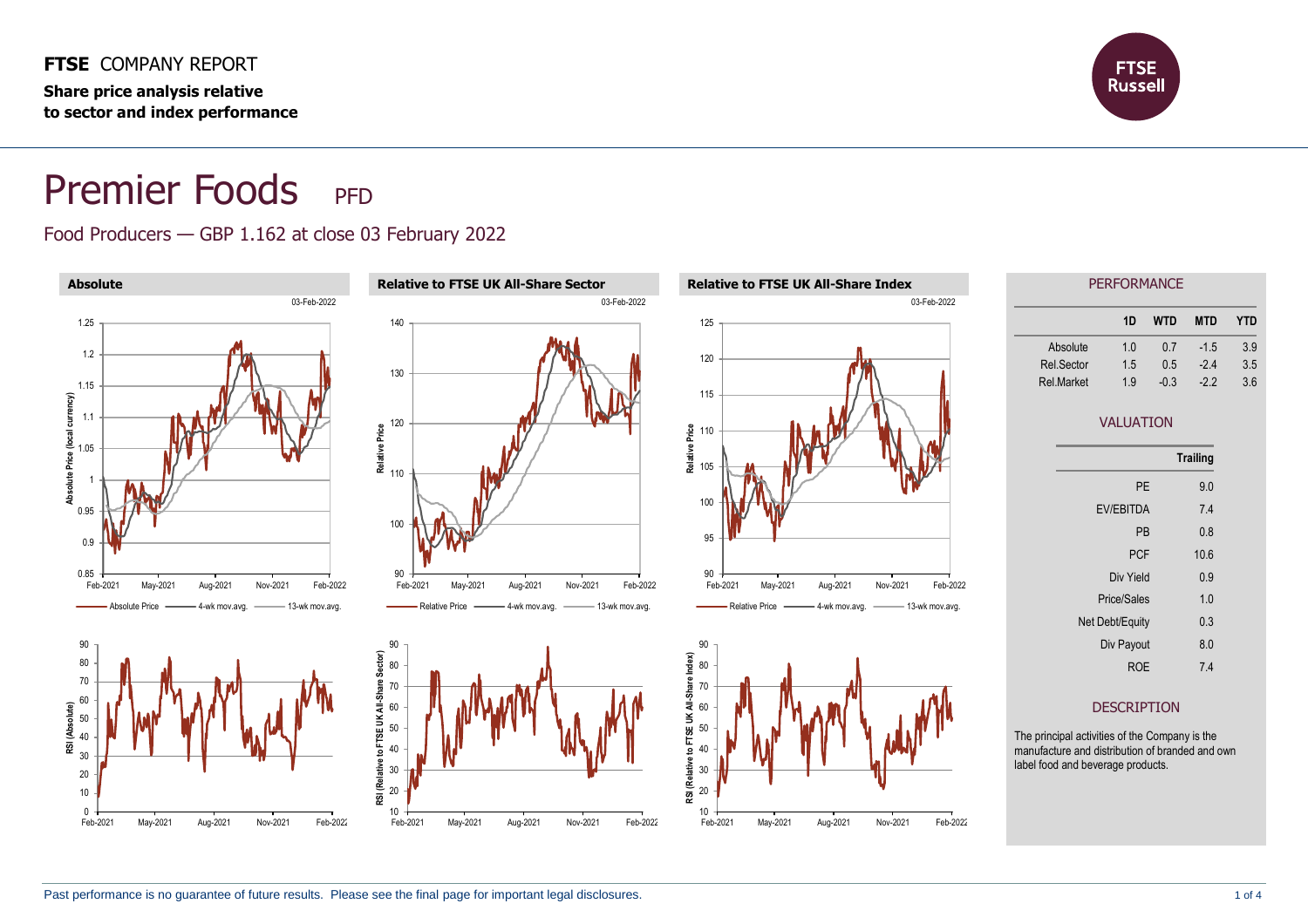## **Valuation Metrics**



> Anglo-Eastern Plantations Greencore Group Carrs Group Bakkavor Group Tate & Lyle Devro Hilton Food Group Food Producers Premier Foods Cranswick Associated British Foods





Jan-2017 Jan-2018 Jan-2019 Jan-2020 Jan-2021

5.4 6.9 7.2 8.3 8.3 9.0 9.7 9.9 10.6 10.9 11.6

a.

0 2 4 6 8 10 12 14

 $\sim$ ÷







-1SD

Avg

+1SD

31-Dec-2021

÷









#### **Price to Cash Flow (PCF) Dividend Yield % Price to Sales (PS)**





Note: bar chart reflects the top and bottom five current values for the valuation ratio in question for FTSE All Shares stocks in the same sector as the stock concerned. All valuation metrics are trailing.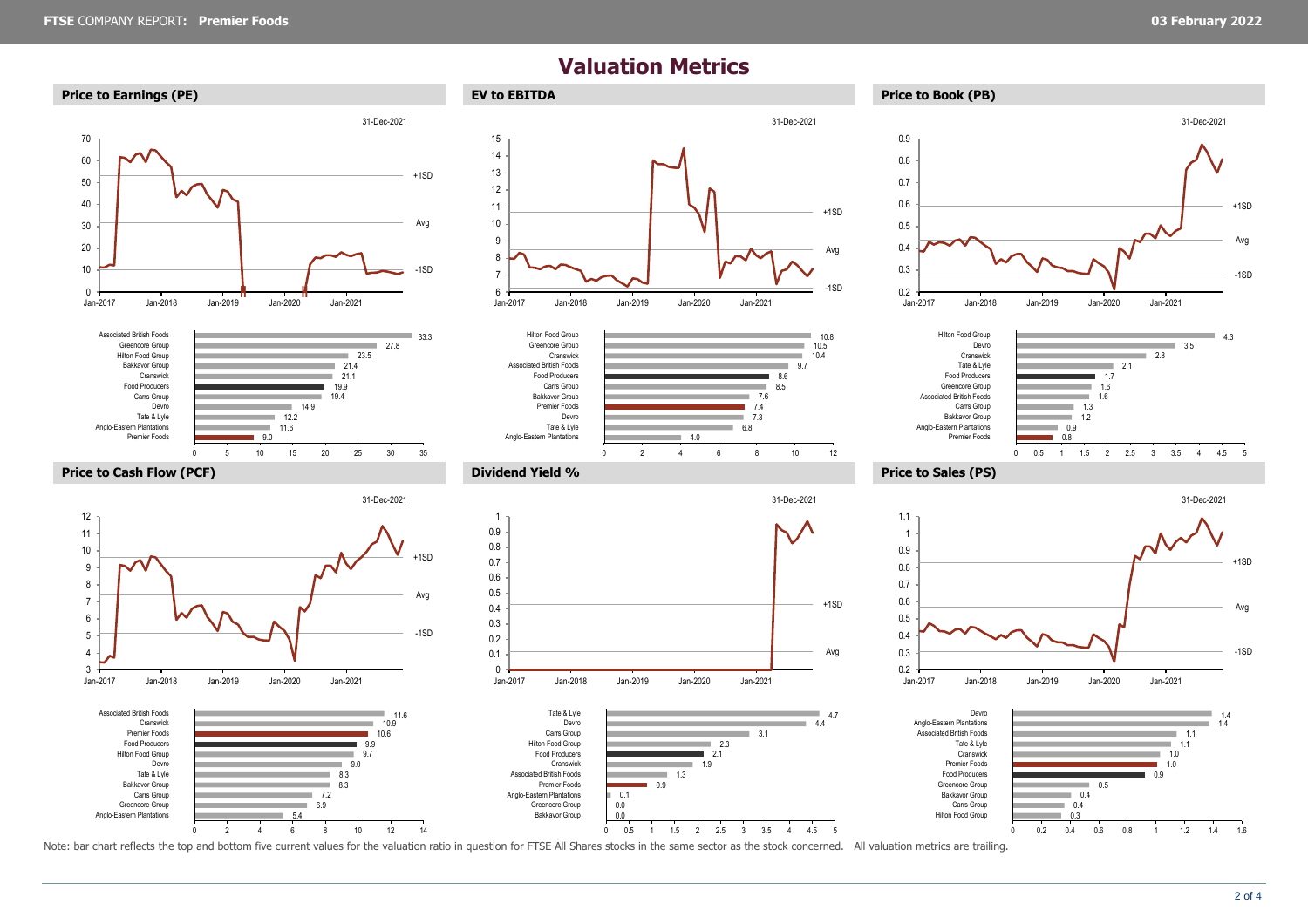## **Valuation Metrics**



Note: bar chart reflects the top and bottom five current values for the valuation ratio in question for FTSE All Shares stocks in the same sector as the stock concerned. All valuation metrics are trailing.